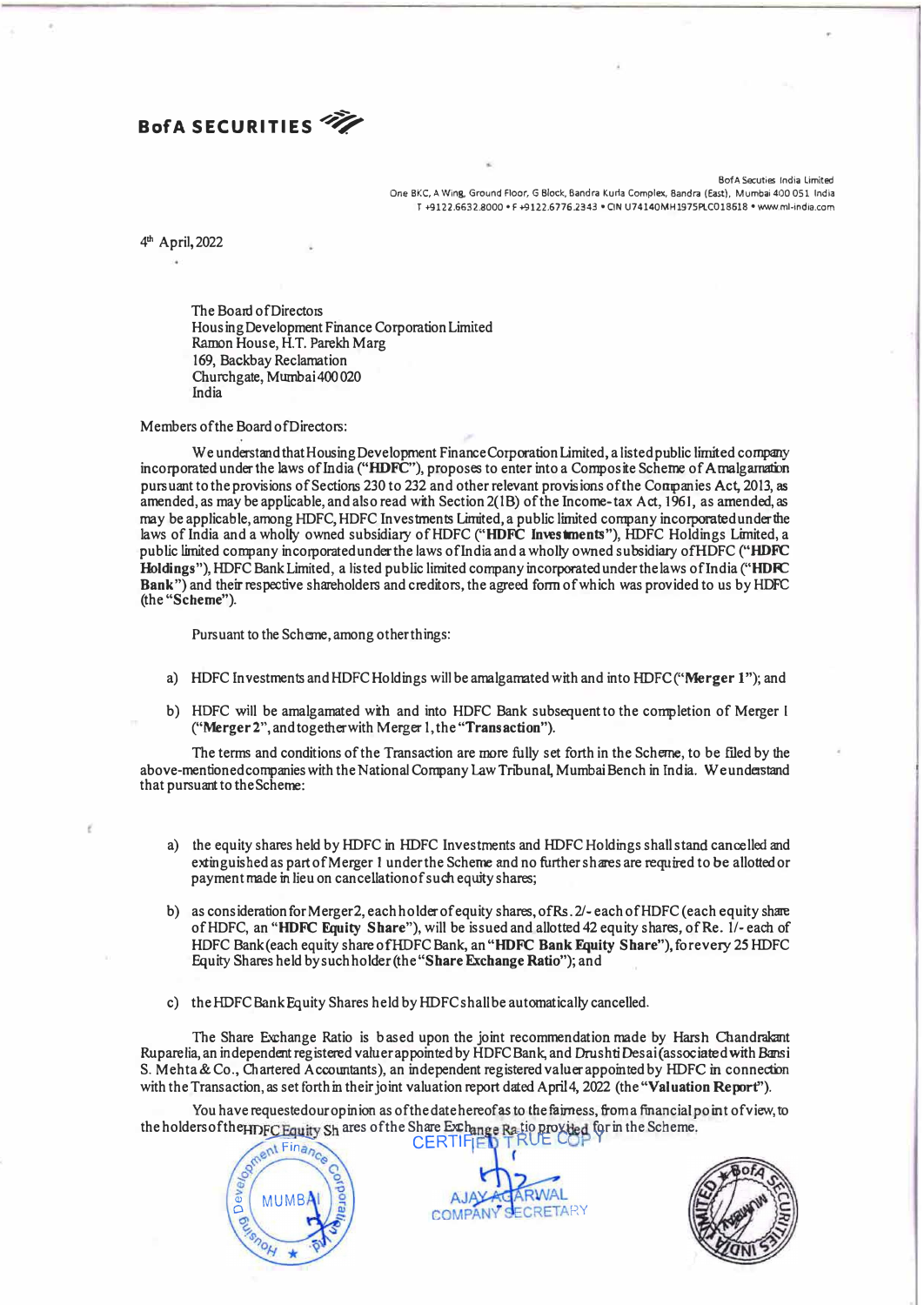In connection with this opinion, we have, among other things:

- reviewed certain publicly available business and financial information relating to HDFC and HDFC  $(i)$ Bank and their respective joint ventures, associates and subsidiaries;
- reviewed certain internal financial and operating information with respect to the business, operations  $(ii)$ and prospects of HDFC, furnished to ordiscussed with us by the management of HDFC, including certain historical financial information and financial forecasts relating to HDFC prepared and/or confirmed by the management of HDFC (such financial information and forecasts, the "HDFC Financials and Forecasts");
- (iii) reviewed certain internal financial and operating information with respect to the business, operations and prospects of HDFC Bank, furnished to or discussed with us by the management of HDFC, including certain historical financial information and financial forecasts relating to HDFC Bank prepared and/or confirmed by the management of HDFC (such financial information and forecasts, the "HDFC Bank Financials and Forecasts"):
- discussed the past and current business, operations, financial condition and prospects of HDFC.  $(iv)$ HDFC Bank and their respective joint ventures, associates and subsidiaries with members of senior management of HDFC;
- $(v)$ reviewed the potential pro forma financial impact of the Transaction on the future financial performance of HDFC Bank, including the potential effect on HDFC Bank's estimated earnings per share:
- $(vi)$ reviewed the trading histories for the HDFC Equity Shares and the HDFC Bank Equity Shares as well as for the American Depository Shares of HDFC Bank and a comparison of such trading histories with the trading histories of other companies we deemed relevant, in India as well as outside India:
- (vii) reviewed the financial estimates and sum-of-the-parts valuation of HDFC and HDFC Bank done by various research analysts;
- (viii) compared certain financial and trading information of HDFC and HDFC Bank with similar information of other companies we deemed relevant, in India;
- (ix) reviewed the Valuation Report:

MUMBAI

- $(x)$ reviewed a draft, dated April 3, 2022, of the Scheme (the "Draft Scheme"); and
- $(xi)$ performed such other analyses and studies and considered such other information and factors as we deemed appropriate.

In arriving at our opinion, we have assumed and relied upon, without any independent verification or validation, the accuracy and completeness of the financial and other information and data publicly available or provided to or otherwise reviewed by or discussed with us and have relied upon the assurances of the management of HDFC that they are not aware of any facts or circumstances that would make such information or data inaccurate or misleading in any material respect. With respect to the HDFC Financials and Forecasts, and the HDFC Bank Financials and Forecasts, we have been advised by HDFC, and have assumed, that they have been reasonably prepared on bases reflecting the best currently available estimates and good faith judgments of the management of HDFC as to the future financial performance of HDFC and HDFC Bank.

Without limiting the generality of the foregoing, we have also assumed, at the direction of HDFC, that HDFC, HDFC Bank and their respective joint ventures, associates and/or subsidiaries will receive all statutory clearances with respect to their respective operations in accordance with the assumptions regarding such clearances in the HDFC Bank Financials and Forecasts and the HDFC Financials and Forecasts.

We have been informed by the management of HDFC that the HDFC Financials and Forecasts provided to us have been prepared in accordance with Indian Accounting Standards (Ind-AS) and that the HDFC Bank Financials and Forecasts have been prepared in accordance with Indian Generally Accepted Accounting Principles

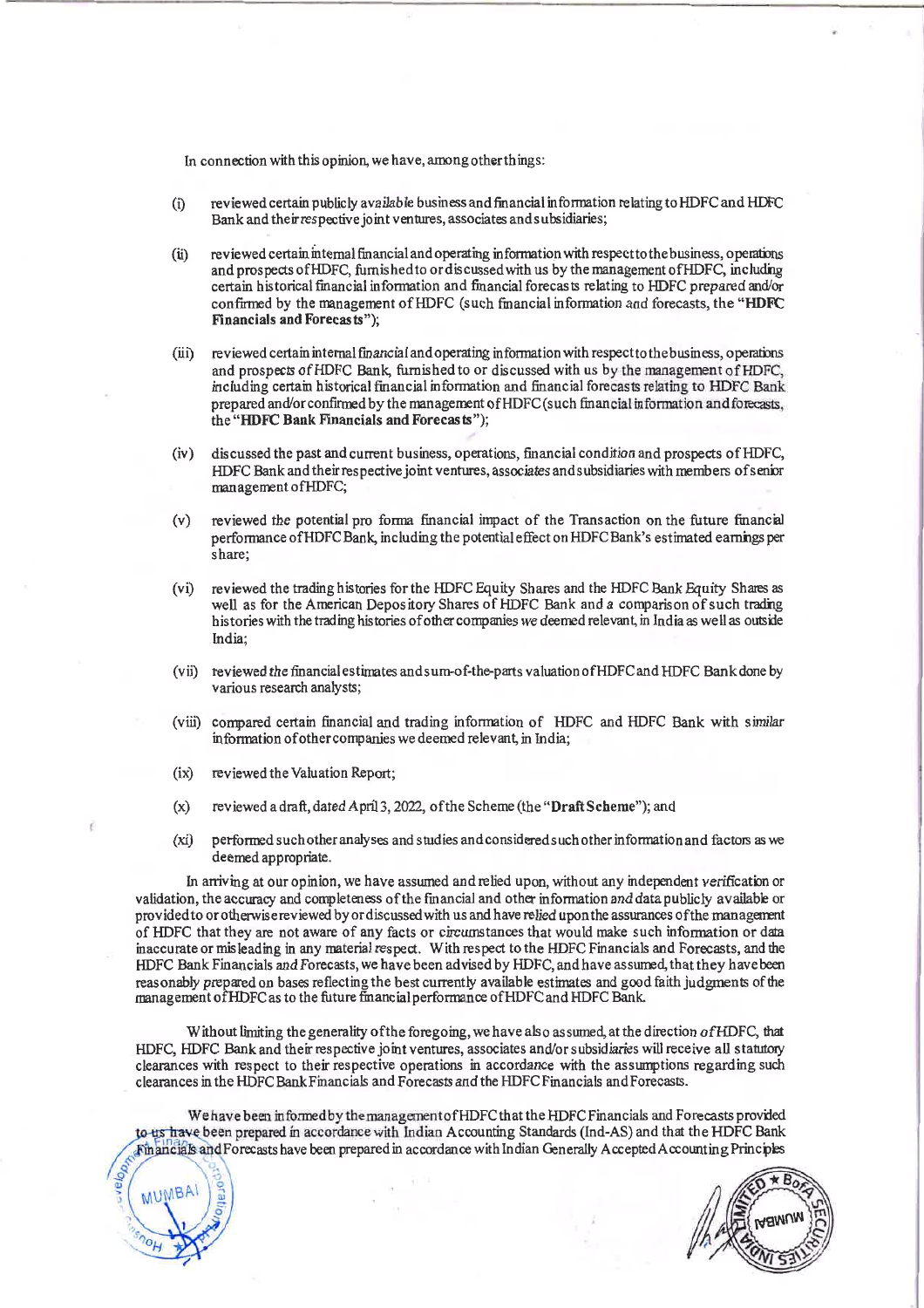(IGAAP). We have not made or been provided with any independent evaluation or appraisal of the assets or liabilities (contingent or otherwise) of HDFC, HDFC Bank or their respective joint ventures, affiliates and/or subsidiaries and/or any other entity (other than the Valuation Report, which we have reviewed and relied upon without independent verification for purposes of this opinion), nor have we made any physical inspection or title verification of the properties or assets of HDFC, HDFC Bank, their respective joint ventures, affiliates and/or subsidiaries and/or any other entity, and we do not express any opinion as to the value of any asset of HDFC, HDFC Bank, their respective joint ventures, affiliates and/or subsidiaries and/or any other entity, whether at current prices or in the future. We have not evaluated the solvency or fair value of HDFC, HDFC Bank, their respective io interestives. affiliates and/or subsidiaries and/or any other entity under the laws of India or any other laws relating to bankruptcy, insolvency or similar matters.

We have assumed, at the direction of HDFC, that the Transaction will be consummated in accordance with its terms, without waiver, modification or amendment of any material term, condition or agreement and that, in the course of obtaining the necessary governmental, judicial, regulatory and other approvals, consents, releases and waivers for the Transaction no delay, limitation, restriction or condition, including any divestiture requirements or amendments or modifications, will be imposed that would have an adverse effect on HDFC, HDFC Bank, their respective joint ventures, affiliates and/or subsidiaries and/or any other entity or the contemplated benefits of the Transaction. We also have assumed, at the direction of HDFC, that the final executed Scheme will not differ in any material respect from the Draft Scheme reviewed by us.

We are not actuaries and our services did not include actuarial determination or evaluations by us or any attempts by us to evaluate any actuarial assumptions. In that regard, we express no opinion with respect to the accuracy of the business' liability reserve policies or levels of HDFC, HDFC Bank and their respective joint ventures, associates and/or subsidiaries, and have relied upon the estimates and judgments of the management of HDFC with respect to the adequacy of the reserves established in respect of contingent liabilities or losses, and have assumed such adequacy for purposes of our opinion. In addition, we are not experts in the evaluation of ban portfolios or allowances for loan losses and, upon advice of HDFC, we have assumed that HDFC, HDFC Bank and their respective joint ventures, associates and/or subsidiaries' current allowances for loan losses will be in the aggregate adequate to cover all such losses.

We have not undertaken any independent analysis of any potential or actual litigation, regulatory action, possible unasserted claims, or other contingent liabilities, or any settlements thereof, to which HDFC, HDFC Bank, their respective joint ventures, affiliates and/or subsidiaries and/or any other entity are or may be a party or are or may be subject and this opinion does not consider the potential effects of any such litigation, actions, claims, other contingent liabilities or settlements.

Our opinion is necessarily based on financial, economic, monetary, market and other conditions and circumstances as in effect on, and the information made available to us as of, the date hereof. As you are aware, the credit, financial and stock markets have been experiencing unusual volatility and we express no opinion or view as to any potential effects of such volatility on the HDFC Equity Shares, or the HDFC Bank Equity Shares or on the Transaction or the Share Exchange Ratio. It should be understood that subsequent developments may affect this opinion, and we do not have any obligation to update, revise, or reaffirm this opinion.

We express no view or opinion as to any terms or other aspects or implications of the Transaction (other than the Share Exchange Ratio to the extent expressly specified herein), including, without limitation, the formor structure of the Transaction, the taxation impact of the Transaction or the HDFC Bank Equity Shares is sued under the Transaction or any terms or other aspects or implications of any other agreement, arrangement or understanding entered into in connection with or related to the Transaction or otherwise. We were not requested to, and we did not, participate in the negotiation of the terms of the Transaction. As you are aware, we were not requested to, and we did not, solicit indications of interest or proposals from third parties regarding a possible acquisition of all or any part of HDFC. We express no view or opinion as to any such matters. Our opinion does not address any matters otherwise than as expressly stated herein, including but not limited solely to matters such as corporate governance, shareholder rights or any other equitable consideration, and is limited to the faimess, from a financial point of view, to the holders of the HDFC Equity Shares of the Share Exchange Ratio provided for in the Scheme and no opinion or view is expressed with respect to any consideration received in connection with the Transaction by the holders of any other class of securities, creditors or other constituencies of any party. Content Financial or otherwise) of the amount,<br>
any other aspect of any compensation to any of the officers, directors or employees of any party to the<br>
expressed as to the relative merits of the Transaction in comparison

 $BA$ MU

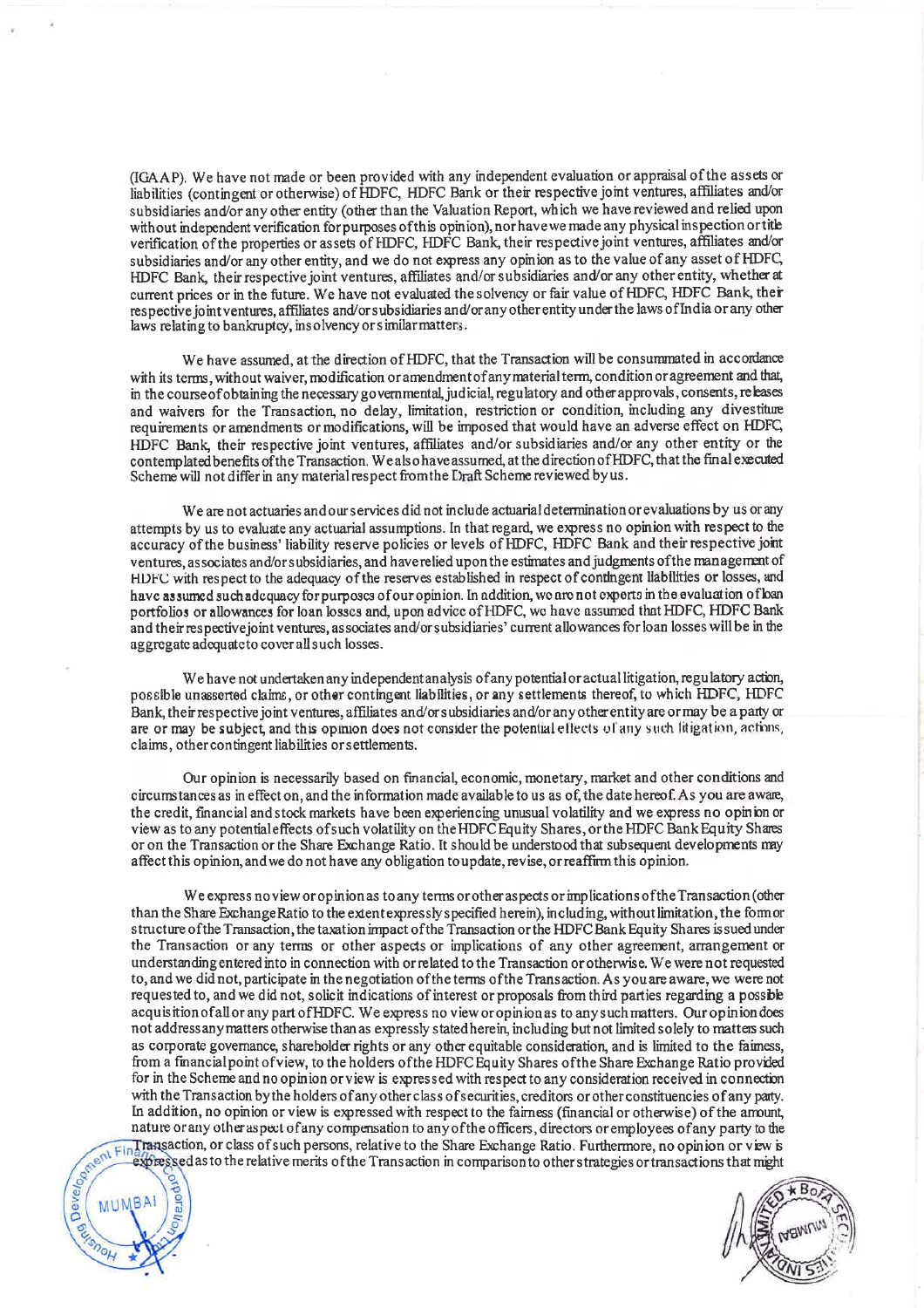be available to HDFC or in which HDFC might engage or as to the underlying business decision of HDFC to proceed with or effect the Transaction. Further, HDFC will remain solely responsible for the commercial assumptions on which this opinion is based and for its decision to proceed with the Transaction.

Further, our opinion does not take into account any corporate actions of HDFC or HDFC Bank after the date hereof, including payment of dividends. We are not expressing any opinion as to what the value of the HDFC Bank Equity Shares actually will be when is sued or the prices at which the HDFC Bank Equity Shares will trade at any time, including following announcement or consummation of the Transaction. In addition, we express no opinion or recommendation as to how any shareholder, creditor or other person should vote or act in connection with the Transaction or any related matter. In addition, we are not expressing any view or opinion with respect to, and have relied, with the consent of HDFC, upon the assessments of representatives of HDFC regarding, legal regulatory, accounting, taxand other matters relating to HDFC, HDFC Bank, any of their respective joint ventures, affiliates and/or subsidiaries or any other entity and the Transaction (including the contemplated benefits of the Transaction) as to which we understand that HDFC obtained such advice as it deemed necessary from qualified professionals.

We have also assumed that all aspects of the Transaction and any other transaction contemplated in the Scheme would be in compliance with applicable laws and regulations, and we have issued this opinion on the understanding that we would not in any manner verify, or be responsible for ensuring, such compliance. Without prejudice to the generality of the foregoing, we express no opinion and have assumed that the Transaction will not trigger obligations to make open offers under the Securities and Exchange Board of India (Substantial Acquisition of Shares and Takeovers) Regulations, 2011, and accordingly we have not considered the consequences or impact on HDFC, if any such open offers are mandated, and we have also assumed that the Transaction will not result in any adverse effect on HDFC or its business, whether under taxor other laws or under the terms of any license or approval.

We have acted as financial advisor to the Board of Directors of HDFC to render this opinion and will receive a fee for our services, which will be paid upon the rendering of this opinion. In addition, HDFC has agreed to reimburse our expenses (subject to certain restrictions) and indemnify us against certain liabilities arising out of our engagement.

We and our affiliates comprise a full service securities firm and commercial bank engaged in securities, commodities and derivatives trading, foreign exchange and other brokerage activities, and principal investing as well as providing investment, corporate and private banking, asset and investment management, financing and financial advisory services and other commercial services and products to a wide range of companies, governments and individuals. In the ordinary course of our businesses, we and our affiliates may invest on a principal basis or on behalf of customers or manage funds that invest, make or hold long or short positions, finance positions or trade or otherwise effect transactions in equity, debt or other securities or financial instruments (including derivatives, bank loans or other obligations) of HDFC, HDFC Bank and their respective subsidiaries, joint ventures and/or affiliates.

We and our affiliates in the past have provided, currently are providing, and in the future may provide, investment banking, commercial banking and other financial services to HDFC and its subsidiaries, and have received or in the future may receive compensation for the rendering of these services.

In addition, we and our affiliates in the pasthave provided, currently are providing, and in the future may provide, investment banking, commercial banking and other financial services to HDFC Bank and its subsidiaries, and have received or in the future may receive compensation for the rendering of these services.

It is understood that this letter is for the benefit and use of the Board of Directors of HDFC (in its capacity as such) in connection with and for purposes of its evaluation of the Transaction and is not rendered to or for the benefit of, and shall not conferrights or remedies upon, any person other than the Board of Directors of HDFC. This opinion may not be disclosed, referred to, or communicated (in whole or in part) to any third party, nor shall any public reference to us be made, for any purpose whatsoever except (i) with our prior written consent in each instance; (ii) as required to be disclosed by HDFC to the relevant stock exchanges pursuant to Master Circular no. SEBI/HO/CFD/DIL1/CIR/P/2021/000000665, dated November 23, 2021, as amended, issued by the Securities and Exchange Board of India ("SEBIScheme Circular") and may be disclosed on the website of HDFC and the stock exchanges to the extent required in terms of the SEBI Scheme Circular and further may also be made a part of the explanatory statement to be circulated to the shareholders and/or creditors of HDFC; and (iii) as required to be disclosed to relevant judicial, regulatory or government authorities, in each case only as may be mandatorly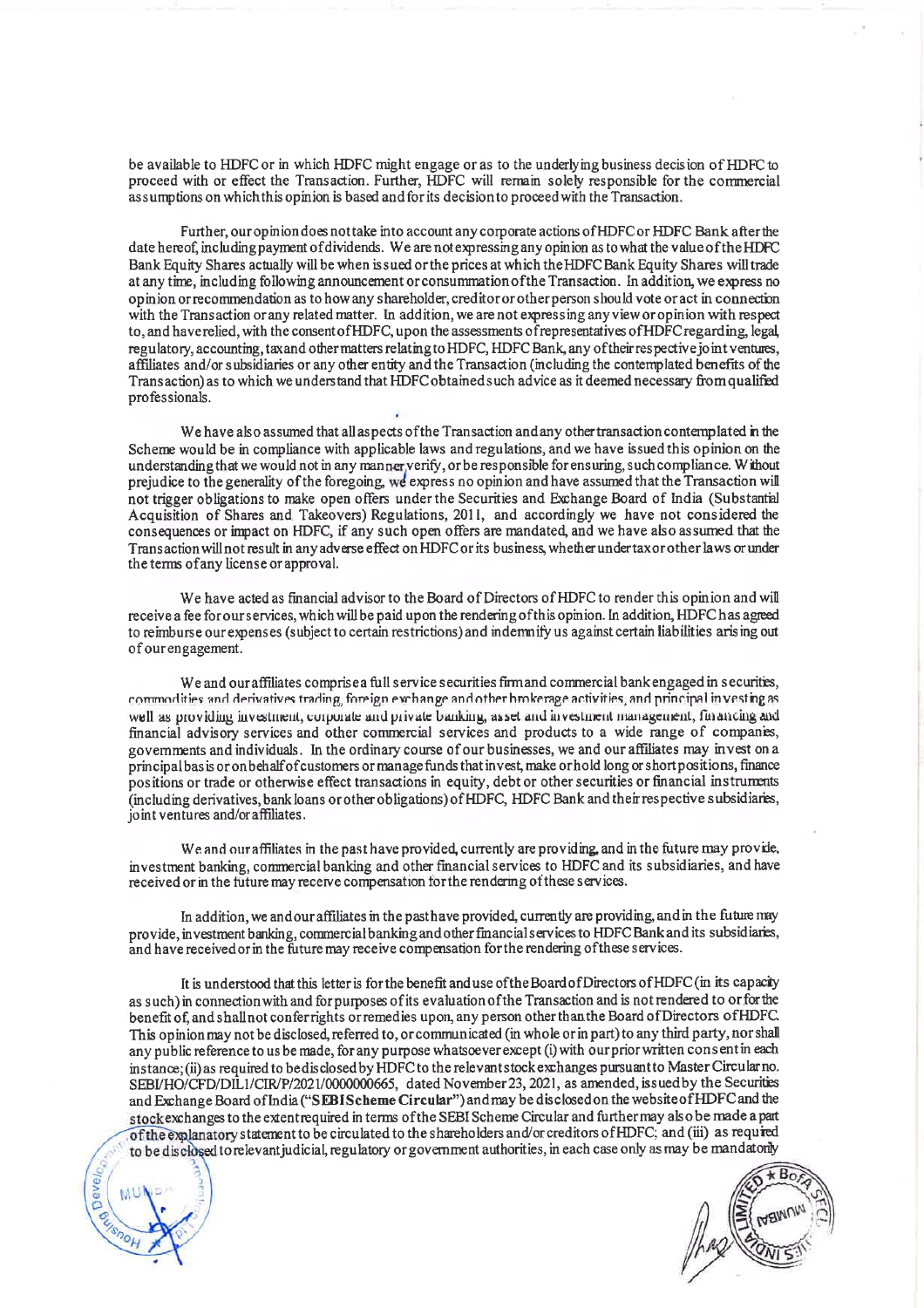required by applicable laws. The issuance of this opinion was approved by our Asia Pacific Fairness Opinion Review Committee.

Based upon and subject to the foregoing, including the various assumptions and limitations set forth herein, we are of the opinion on the date hereof that the Share Exchange Ratio provided for in the Scheme is fair, from a

of<sub>A</sub> Very truly yours, **BofA SECURITIES INDIA IMT** FD

ed on Fin **MUMBA Decisionel**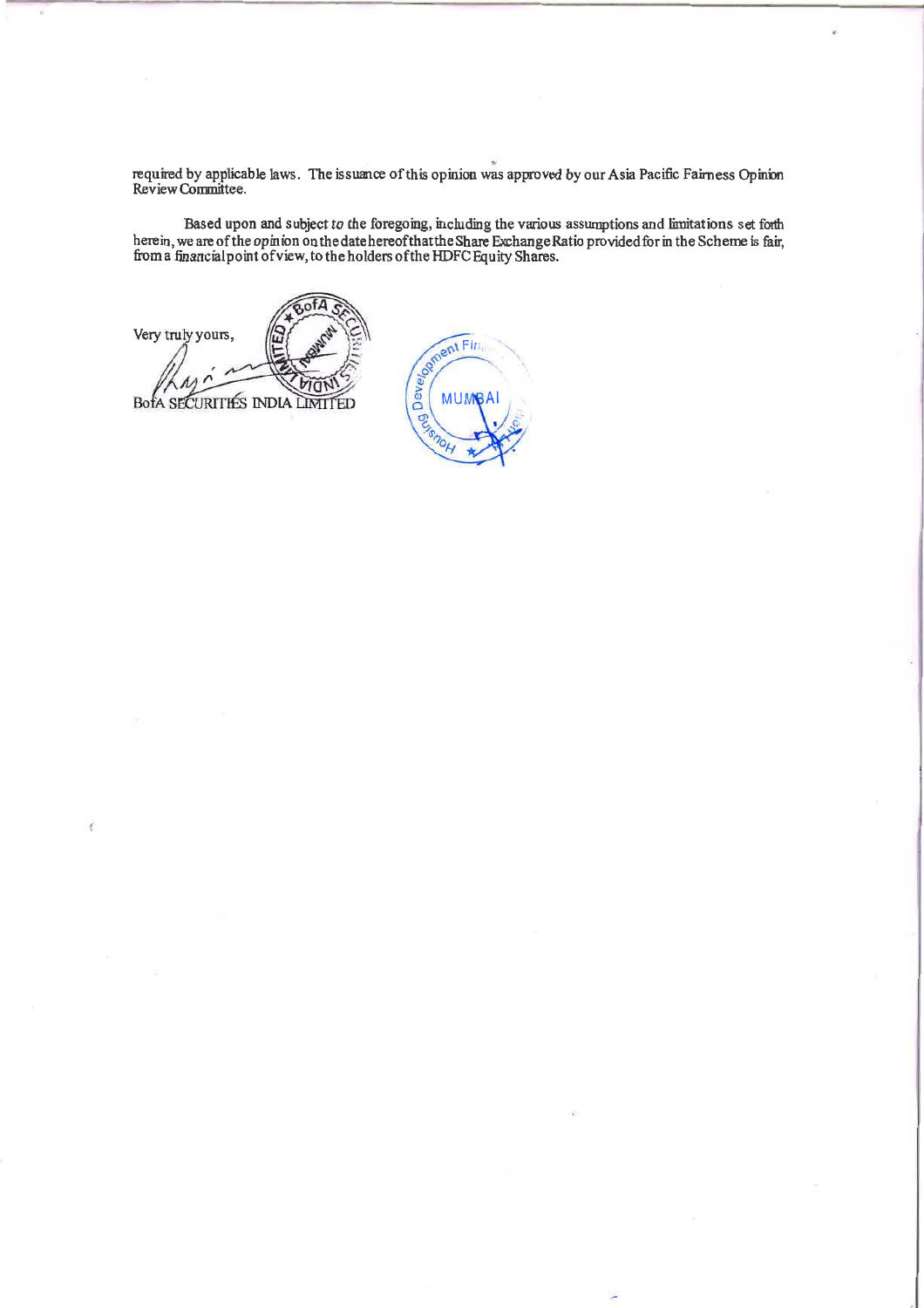Morgan Stanley India Company Private Limited

### Morgan Stanley

Registered Office: 18th Floor, Tower 2 One World Center Plot - 841, Jupiter Textile Mill Compound Senapati Bapat Marg, Lower Parel Mumbai 400 013, India

tel (91) 22 6118 1000 fax (91) 22 6118 1011

April 4, 2022

**Board of Directors HDFC Bank Limited** HDFC Bank House, Senapati Bapat Marg, Lower Parel, Mumbai - 400013

Members of the Board:

We understand that HDFC Investments Limited (the "Transferor Company 1"), HDFC Holdings Limited (the "Transferor Company 2"), Housing Development Finance Corporation Limited (the "Transferee Company" or "Amalgamating Company") and HDFC Bank Limited (the "Amalgamated Company") propose to enter into a composite scheme of amalgamation substantially in the form of the draft dated April 3, 2022 (the "Scheme"), which provides, among other things, (i) merger of Transferor Company 1 and Transferor Company 2 into Transferee Company and (ii) merger of Amalgamating Company into Amalgamated Company ("Merger"). Pursuant to the Merger, Amalgamated Company will issue 42 equity shares of face value INR 1.00 per share (the "Amalgamated Company Common Stock") each credited as fully paid-up in the Amalgamated Company for 25 shares of the Amalgamating Company ("Amalgamating Company Common Stock") ("Exchange Ratio"). We understand that the Amalgamated Company has appointed Harsh Chandrakant Ruparelia (IBBI Registration No. IBBI/RV/05/2019/11106 and Membership No. ICMAI RVO/S&FA/00054) as the registered valuer and Deloitte Touché Tohmatsu India LLP as an independent valuer, for the purposes of recommending the share exchange ratio for the Merger. Further, the Amalgamating Company has appointed Drushti Desai (Registration No. IBBI/RV/06/2019/10666) as the registered valuer and Bansi S. Mehta & Co. as an independent valuer, for the purposes of recommending the share exchange ratio for the Merger. The Exchange Ratio has been recommended under (i) the report dated April 4, 2022 provided jointly by Harsh Chandrakant Ruparelia and Drushti Desai; and (ii) report dated April 4, 2022 provided jointly by Deloitte Touché Tohmatsu India LLP and Bansi S. Mehta & Co. (collectively, the "Valuation Reports").

You have asked for our opinion as to whether the Exchange Ratio as recommended under the Valuation Reports, is fair from a financial point of view to Amalgamated Company. This opinion does not address any other aspects or implications related to the proposed Merger or any other transactions. This opinion also does not address the relative merits of the Merger as compared to alternative transactions or strategies that might be available to Amalgamated Company, nor does it address the underlying business decision or economic rationale of the Amalgamated Company to proceed with the Merger.

 $\mathbf{1}$ 

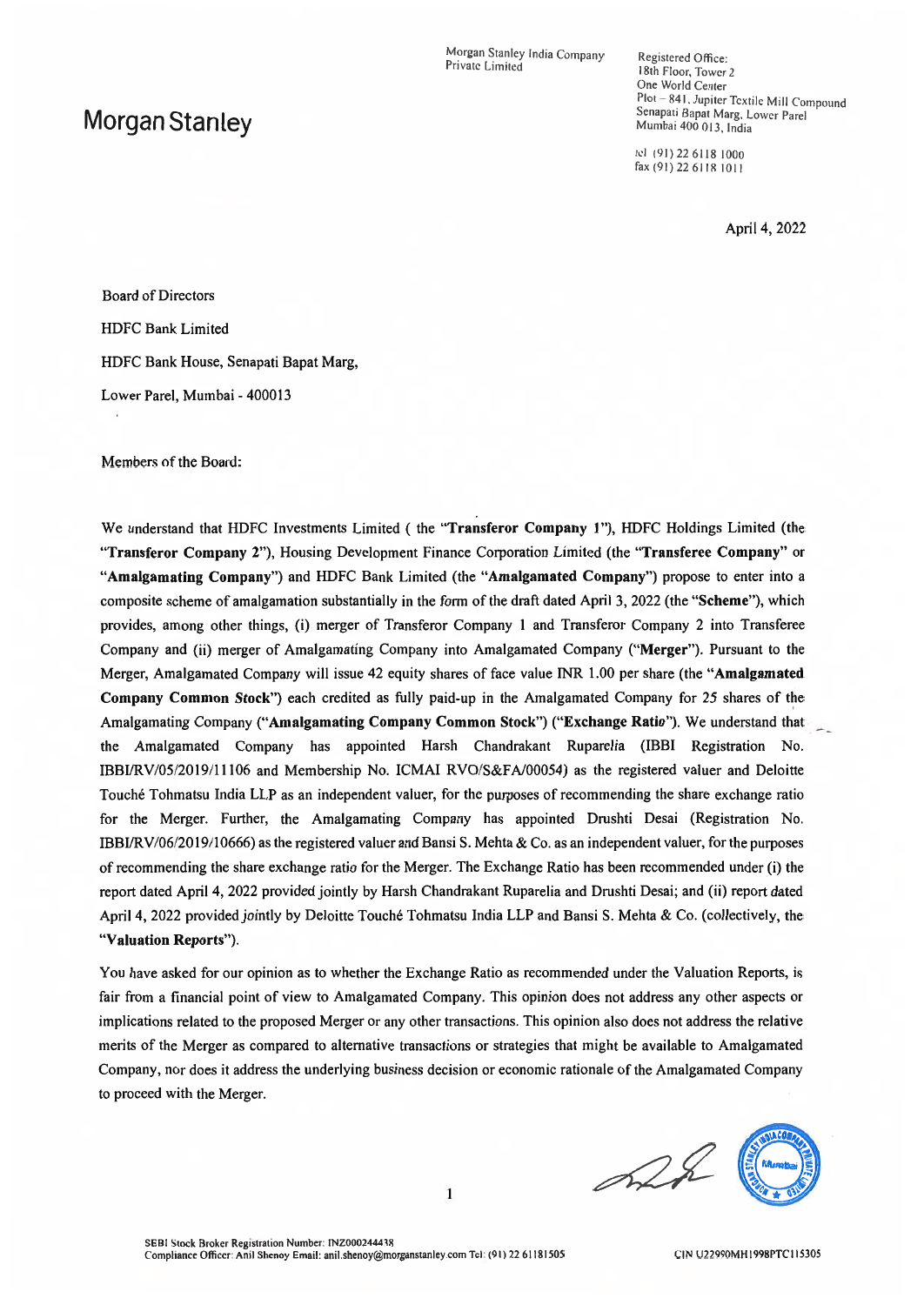## **Morgan Stanley**

For purposes of the opinion set forth herein, we have:

- Reviewed certain publicly available financial statements and other business and financial information of the  $1)$ Amalgamating Company and the Amalgamated Company, respectively;
- Reviewed certain internal financial statements and other financial and operating data concerning the  $2)$ Amalgamating Company and the Amalgamated Company, respectively;
- Reviewed certain financial projections prepared by the management of the Amalgamated Company;  $3)$
- Reviewed information relating to certain strategic, financial and operational benefits anticipated from the  $4)$ Merger, prepared by the management of the Amalgamated Company;
- Discussed the past and current operations and financial condition and the prospects of the Amalgamating 5) Company with senior executives of the Amalgamated Company;
- Discussed the past and current operations and financial condition and the prospects of the Amalgamated  $6)$ Company with senior executives of the Amalgamated Company;
- Reviewed the pro forma impact of the Merger on the Amalgamated Company's earnings per share, cash flow, 7) consolidated capitalization and financial ratios;
- 8) Reviewed the reported prices and trading activity for the Amalgamating Company Common Stock and the Amalgamated Company Common Stock;
- Compared the financial performance of the Amalgamating Company and the Amalgamated Company and the 9) prices and trading activity of the Amalgamating Company Common Stock and the Amalgamated Company Common Stock with that of certain other publicly-traded companies comparable with the Amalgamating Company and the Amalgamated Company, respectively, and their securities;
- 10) Reviewed the financial terms, to the extent publicly available, of certain comparable mergers;
- 11) Reviewed the Valuation Reports;
- 12) Reviewed the Scheme and certain related documents; and
- 13) Performed such other analyses and considered such other factors as we have deemed appropriate.

We have assumed and relied upon, without independent verification the accuracy and completeness of the information that was publicly available or supplied or otherwise made available to us by the Amalgamating Company and the Amalgamated Company, and formed a substantial basis for this opinion. With respect to the financial projections, including information relating to certain strategic, financial and operational benefits anticipated from the Merger, we have assumed that they have been reasonably prepared on bases reflecting the best currently available estimates and judgments of the management of the Amalgamated Company of the future financial performance of the Amalgamating Company. We have been given to understand that all information required by us and that was relevant for the purposes of our exercise has been disclosed to us.

What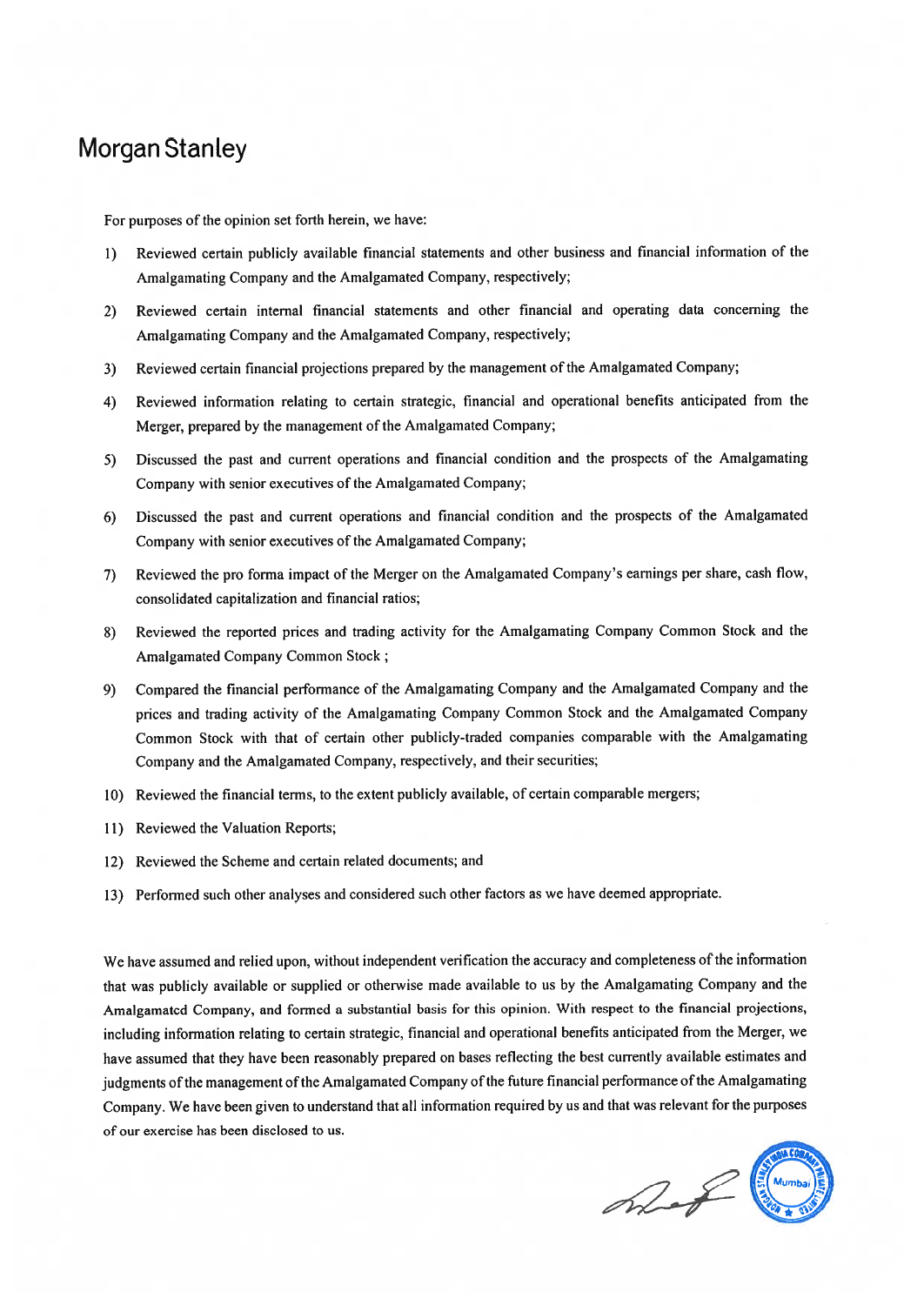### **Morgan Stanley**

In addition, we have assumed that the Merger will be consummated in accordance with the terms set forth in the Scheme without any waiver, amendment or delay of any terms or conditions. Morgan Stanley has assumed that in connection with the receipt of all the necessary governmental, regulatory or other approvals and consents required for the proposed Merger, no delays, limitations, conditions or restrictions will be imposed that would have a material adverse effect on the contemplated benefits expected to be derived in the proposed Merger. We are not legal, tax, or regulatory advisors and have relied upon, without independent verification, the assessment of the Amalgamated Company and its legal, tax, and regulatory advisors with respect to legal, tax, and regulatory matters. We have not undertaken an independent analysis of any potential or actual litigation, possible unasserted claims or regulatory action to which the Amalgamating Company or the Amalgamated Company may be subject or by which they may be affected. We express no opinion with respect to the fairness of the amount or nature of the compensation to any of the Amalgamating Company's officers, directors or employees, or any class of such persons, relative to the consideration to be paid to the holders of the Amalgamating Company Common Stock in the transaction or as to the economic rationale of the Merger. We are expressing no opinion herein as to the price at which any securities of either the Amalgamating Company or the Amalgamated Company will trade at anytime. We have not undertaken any independent evaluation or appraisal of the assets or liabilities of the Amalgamating Company or the Amalgamated Company, nor have we been furnished with any such evaluations/valuations or appraisals other than the Valuation Reports, upon which we have relied without independent verification. Our opinion is necessarily based on financial, economic, market and other conditions as in effect on, and the information made available to us as of, the date hereof. Events occurring after the date hereof may affect this opinion and the assumptions used in preparing it, and we do not assume any obligation to update, revise or reaffirm this opinion.

We have acted as financial advisor to the Board of Directors of the Amalgamated Company solely in connection with this opinion and will receive a fee for rendering this opinion, which is contingent upon the closing of the Merger. No portion of such fee is contingent on the conclusion contained in this opinion. The Amalgamated Company has agreed to indemnify us in connection with our engagement for this transaction., In the two years prior to the date hereof, we have provided financial advisory services for Amalgamating Company and Amalgamated Company and have received fees in connection with such services. Morgan Stanley may also seek to provide such services to Amalgamating Company and Amalgamated Company in the future and expects to receive fees for the rendering of these services.

Please note that Morgan Stanley is a global financial services firm engaged in the securities, investment management and individual wealth management businesses. Our securities business is engaged in securities underwriting, trading and brokerage activities, foreign exchange, commodities and derivatives trading, prime brokerage, as well as providing investment banking, financing and financial advisory services. Morgan Stanley, its affiliates, directors and officers may at any time invest on a principal basis or manage funds that invest, hold long or short positions, finance positions, and may trade or otherwise structure and effect transactions, for their own account or the accounts of its customers, in debt or equity securities or loans of the Amalgamating Company and Amalgamated Company, or any other company, or any currency or commodity, that may be involved in this transaction, or any related derivative instrument.

This opinion has been approved by a committee of Morgan Stanley investment banking and other professionals in accordance with our customary practice. This opinion is for the information of the Board of Directors of the

hot